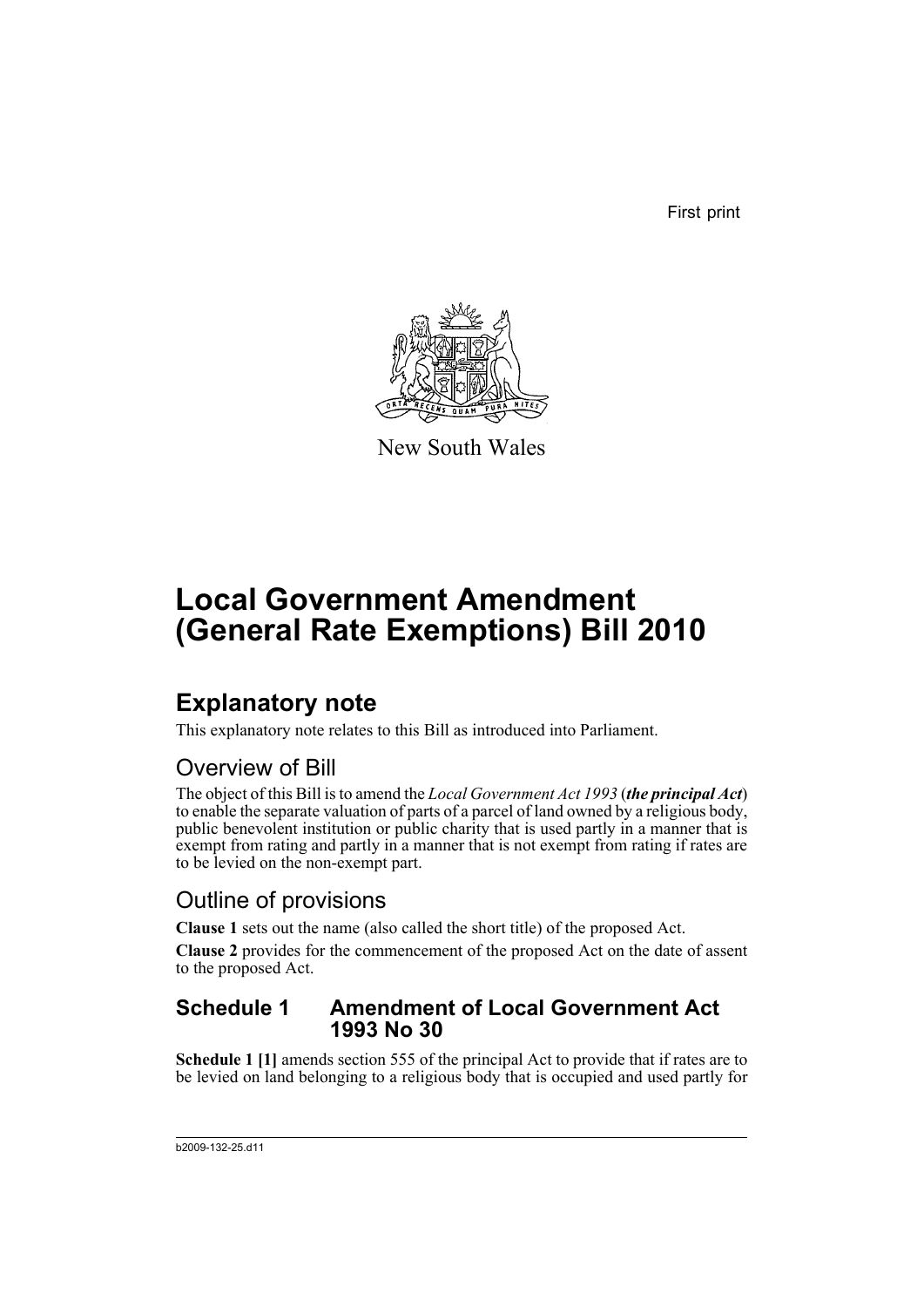Explanatory note

purposes that are exempt from rating and partly for other purposes, the relevant council must cause the land to be valued in accordance with section 28A of the *Valuation of Land Act 1916*. Section 28A provides for the separate valuation of a part of land that is subject to rates where the rest of the land is exempt from rates. **Schedule 1 [2]** makes a similar amendment to section 556 of the principal Act with respect to land belonging to a public benevolent institution or public charity.

**Schedule 1 [3]** amends Schedule 8 to the principal Act to enable regulations to be made containing provisions of a savings or transitional nature as a consequence of the enactment of the proposed Act.

**Schedule 1 [4]** amends Schedule 8 to the principal Act to provide that land belonging to a religious body that is subject to a lease entered into before the enactment of the proposed Act, that does not provide that the lessee is to pay the rates (if any) levied on the land, is taken to be land that is occupied and used by the religious body for a purpose that is exempt from rating, but only if part of the land is actually used by the religious body for a purpose that is exempt from rating. The Schedule includes a similar provision for land belonging to a public benevolent institution or public charity.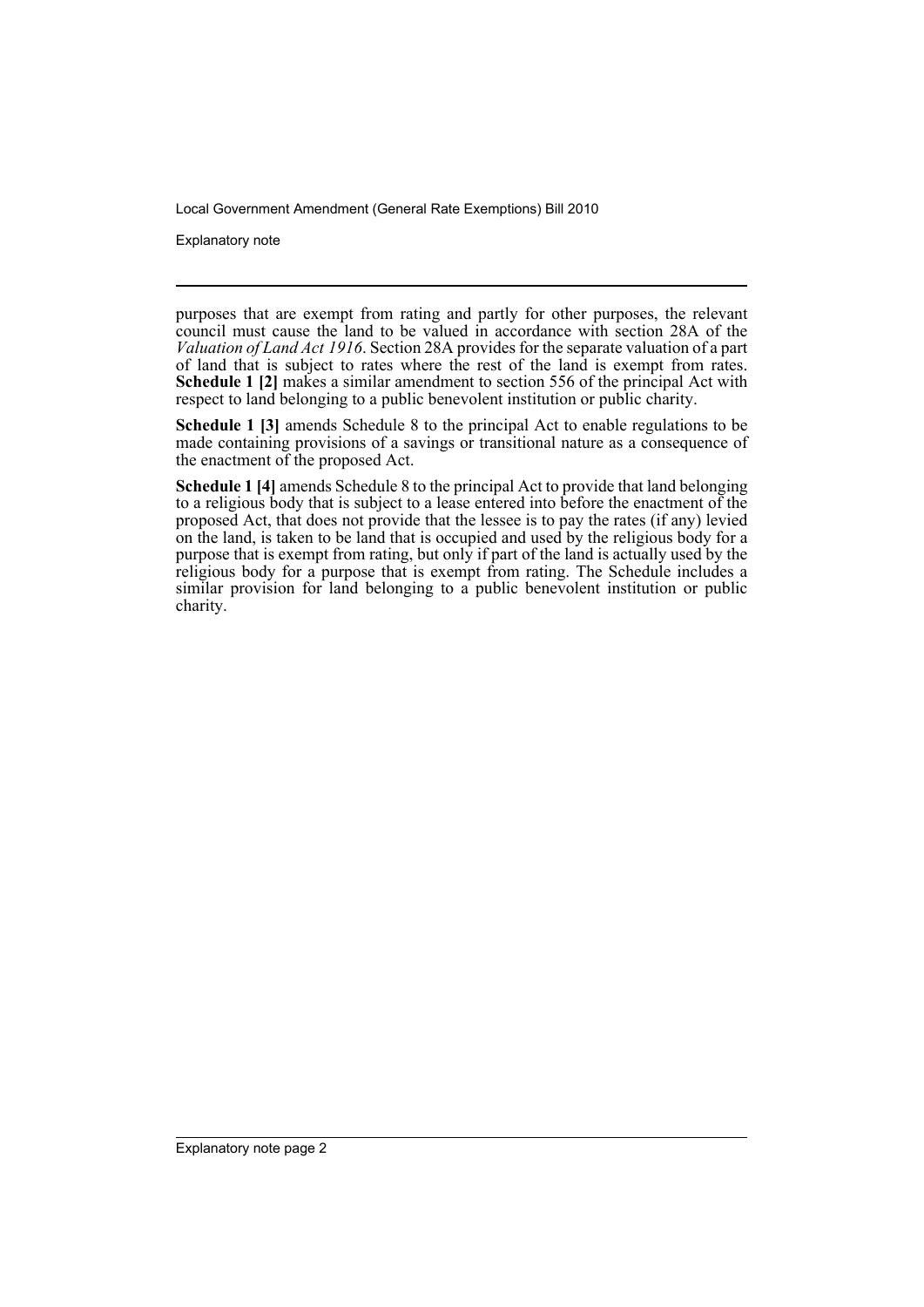First print



New South Wales

# **Local Government Amendment (General Rate Exemptions) Bill 2010**

## **Contents**

|                                                         | Page |
|---------------------------------------------------------|------|
| Name of Act                                             |      |
| 2 Commencement                                          |      |
| Schedule 1 Amendment of Local Government Act 1993 No 30 |      |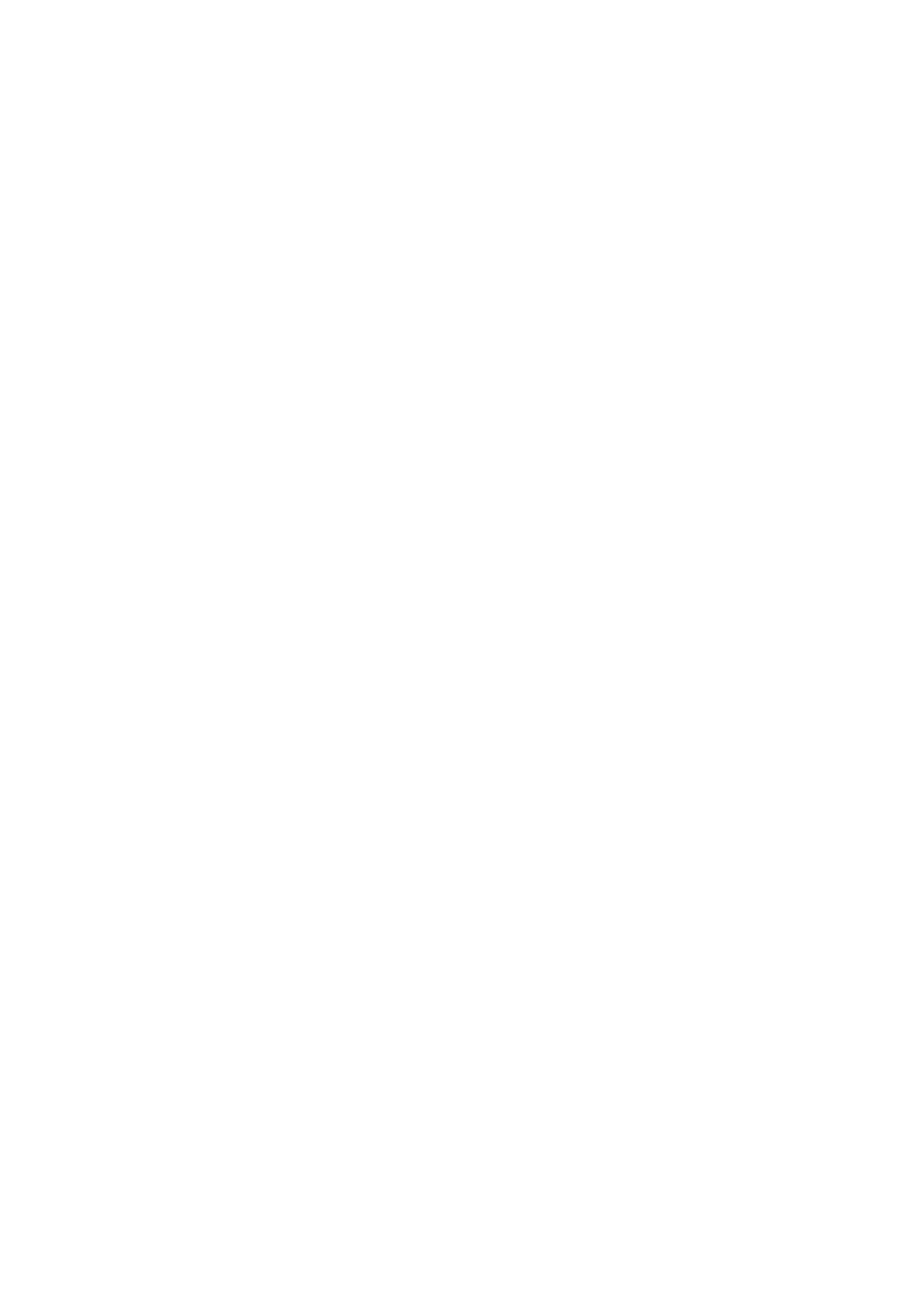

New South Wales

# **Local Government Amendment (General Rate Exemptions) Bill 2010**

No , 2010

### **A Bill for**

An Act to amend the *Local Government Act 1993* in relation to rate exemptions for land partly used by religious or charitable bodies.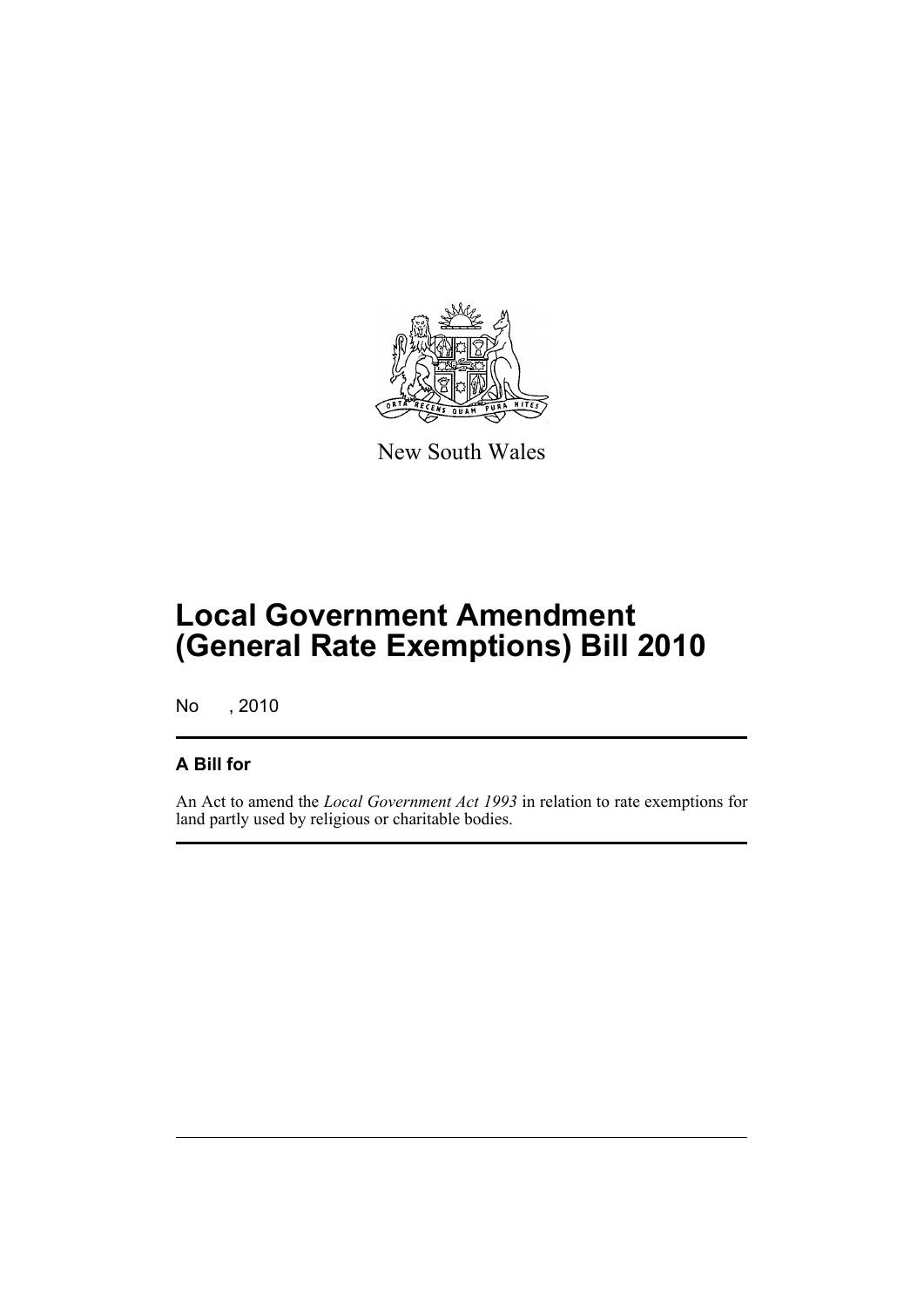<span id="page-5-1"></span><span id="page-5-0"></span>

| The Legislature of New South Wales enacts: |                                                                                          |               |
|--------------------------------------------|------------------------------------------------------------------------------------------|---------------|
|                                            | Name of Act                                                                              | $\mathcal{P}$ |
|                                            | This Act is the <i>Local Government Amendment (General Rate</i><br>Exemptions) Act 2010. | 3<br>4        |
|                                            | Commencement                                                                             | 5             |
|                                            | This Act commences on the date of assent to this Act.                                    | 6             |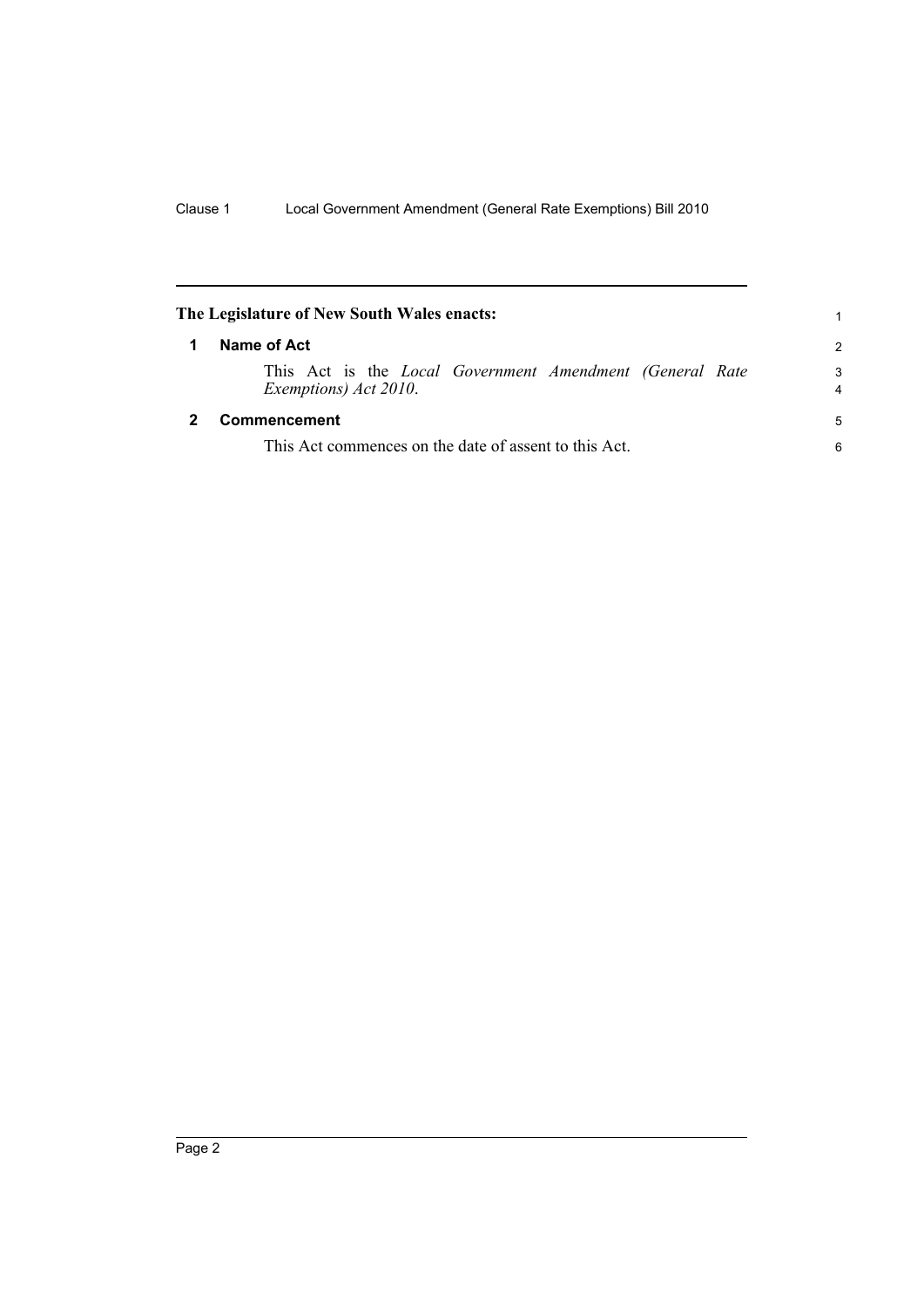Amendment of Local Government Act 1993 No 30 Schedule 1

1  $\mathfrak{p}$ 

### <span id="page-6-0"></span>**Schedule 1 Amendment of Local Government Act 1993 No 30**

### **[1] Section 555 What land is exempt from all rates?**

Insert after section 555 (4):

- (5) A parcel of rateable land belonging to a religious body that is partly occupied and used in a manner described in subsection  $(1)$  (e), and partly in a manner that would result in part of the parcel not being exempt from rates under this section, is to be valued in accordance with section 28A of the *Valuation of Land Act 1916* to enable those rates to be levied on the part that is not exempt.
- (6) Any such valuation is to be made at the request of the council that proposes to levy rates on the parcel concerned.
- (7) For the avoidance of doubt, sections 7B and 28A of the *Valuation of Land Act 1916* extend to a stratum for the purpose of carrying out a valuation in accordance with subsection (5) and so extend whether or not the stratum is a lot in a strata plan that is registered under the *Strata Schemes (Freehold Development) Act 1973* or the *Strata Schemes (Leasehold Development) Act 1986*.

#### **[2] Section 556 What land is exempt from all rates, other than water supply special rates and sewerage special rates?**

Insert after section 556 (2):

- (3) A parcel of rateable land belonging to a public benevolent institution or public charity that is partly used or occupied by the institution or charity for its own purposes, and partly for a purpose that would result in part of the parcel not being exempt from rates under this section, is to be valued in accordance with section 28A of the *Valuation of Land Act 1916* to enable those rates to be levied on the part that is not exempt.
- (4) Any such valuation is to be made at the request of the council that proposes to levy rates on the parcel concerned.
- (5) For the avoidance of doubt, sections 7B and 28A of the *Valuation of Land Act 1916* extend to a stratum for the purpose of carrying out a valuation in accordance with subsection (3) and so extend whether or not the stratum is a lot in a strata plan that is registered under the *Strata Schemes (Freehold Development) Act 1973* or the *Strata Schemes (Leasehold Development) Act 1986*.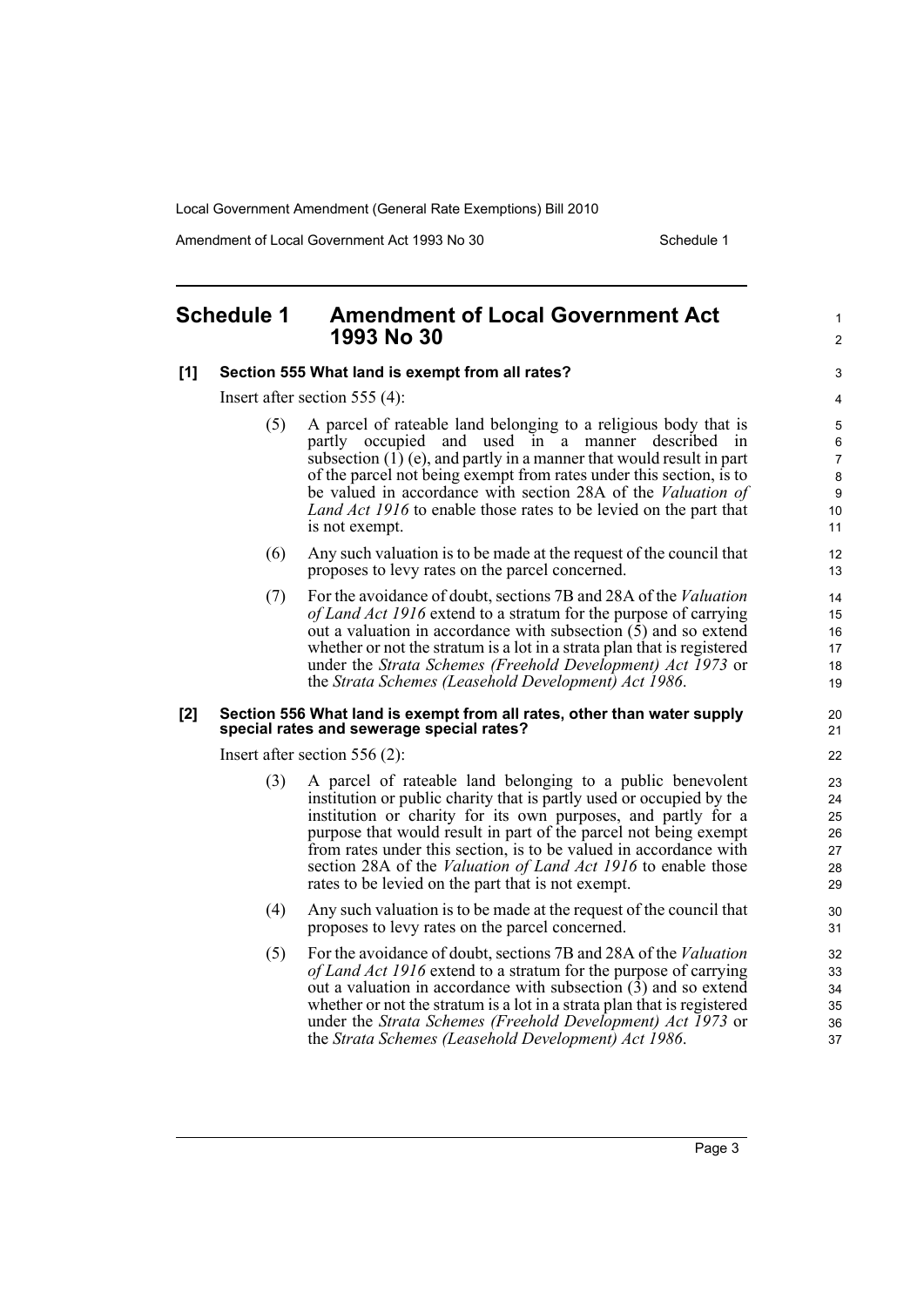Schedule 1 Amendment of Local Government Act 1993 No 30

#### **[3] Schedule 8 Savings, transitional and other provisions consequent on the enactment of other Acts**

Insert at the end of clause 1 (1):

*Local Government Amendment (General Rate Exemptions) Act 2010*

#### **[4] Schedule 8**

Insert at the end of the Schedule with appropriate Part and clause numbering:

### **Part Provisions consequent on enactment of Local Government Amendment (General Rate Exemptions) Act 2010**

#### **Partial exemptions for certain land belonging to a religious body, public benevolent institution or charity**

- (1) A part of a parcel of land that belongs to a religious body and is subject to an existing lease that does not provide for any rates payable on that part to be paid by the lessee is taken, for the purposes of section 555, to be land occupied and used in a manner referred to in section 555 (1) (e), but only if some other part of the parcel is actually occupied and used by the religious body.
- (2) A part of a parcel of land that belongs to a public benevolent institution or public charity and is subject to an existing lease that does not provide for any rates (other than water supply special rates and sewerage special rates) payable on that part to be paid by the lessee is taken, for the purposes of section 556, to be land used or occupied by the institution or charity for its own purposes, but only if some other part of the parcel is actually used or occupied by the institution or charity for its own purposes.

6 7

8 9 10